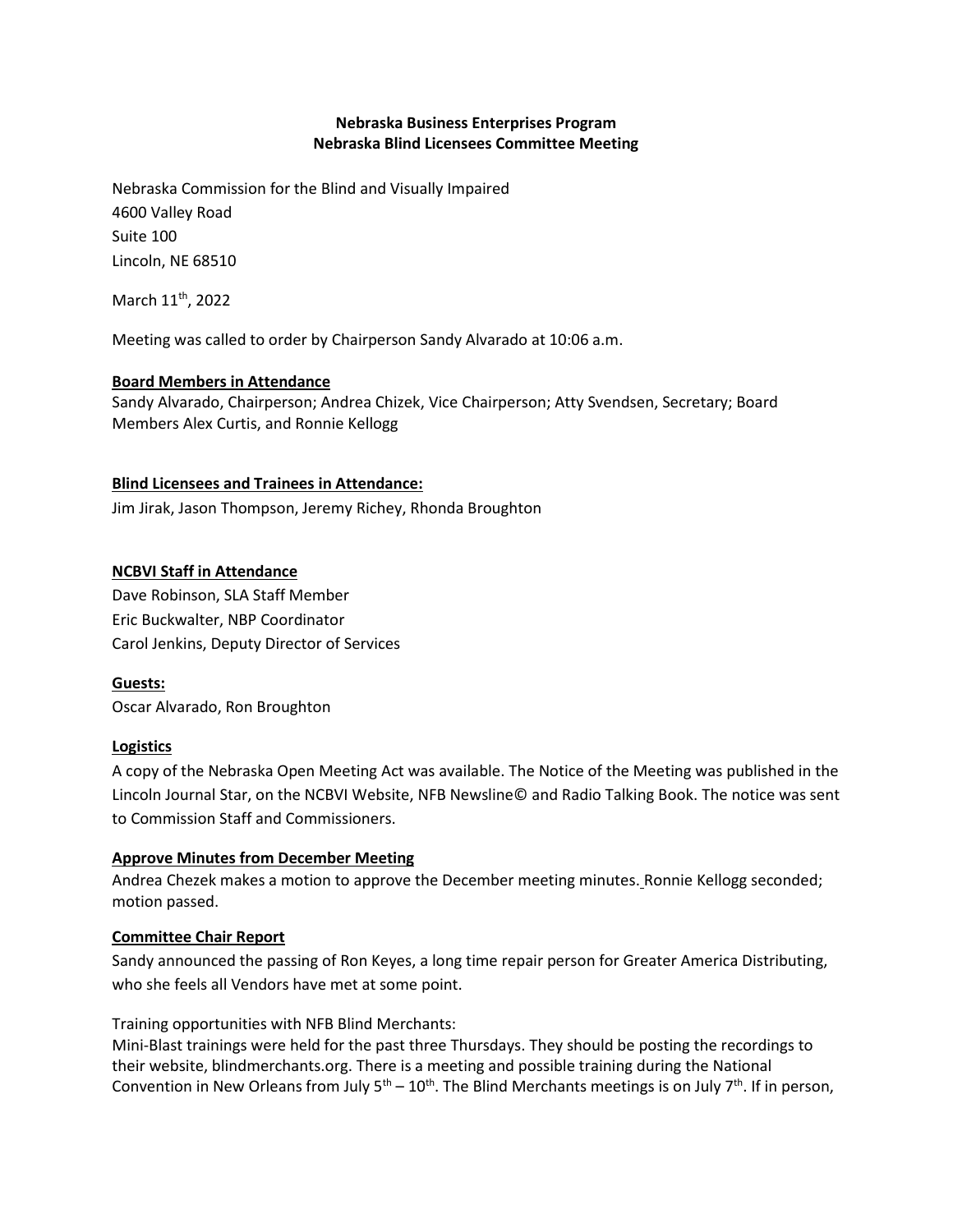they will require a negative COVID test seventy-two hours prior to the event. Virtual registration will be available as well.

### Training opportunities with RSVA:

Sagebrush was held virtually. There will be a training day during the ACB National Convention in Omaha, NE this summer. It is a great opportunity to meet vendors from across the country in person and attend networking events. Jim has more details has he is on the board of RSVA. You can contact him with questions. The RSVA training will be on July 2<sup>nd</sup>.

A new podcast for about Randolph-Sheppard is being put out. The first two went through the history of the program.

Mini-Blast highlights were on the possibility of electric vehicle charging stations at interstate rest areas. Vistar also presented on new products that were coming and their acquiring new companies under their umbrella.

Sandy was invited to a meeting with RSA Management Group. They work with Vendors on rebates with Coke, Pepsi, and Vistar. It is free to join. They have some ideas and opportunities they are pursuing. Currently, they are working on renewing their website.

Sandy had some conversations with the SLA about how to send out information on way to handle bids for the federal sites under the new RSA guidelines.

There is new information coming regarding credit card readers.

Sandy and Andrea participated in a phone call with our RSA regional liaison. Our representative is Jim McCarthy. He can be approached with issues. Sandy noted a better choice would be to approach our SLA.

### **SLA Report VENDING SITE UPDATE**

*DEA-Omaha* The DEA – Omaha site is now open in north Omaha and is being serviced by a blind vendor.

# *GSA-Lincoln*

The SLA has been in the beginning stages of communication with the GSA about a new USDA office in the Lincoln area. Currently, this site is not scheduled to open until summer of 2023.

# *Main Omaha PO*

The Main Omaha PO location has been awarded to a blind vendor. This is the first site to be awarded from the group of federal sites that due to new RSA regulations cannot be directly sub-contracted by the SLA.

# *Denny Federal*

The Denny Federal Building in Lincoln, vacated by a retirement, has been awarded to a blind vendor.

*Federal Sites*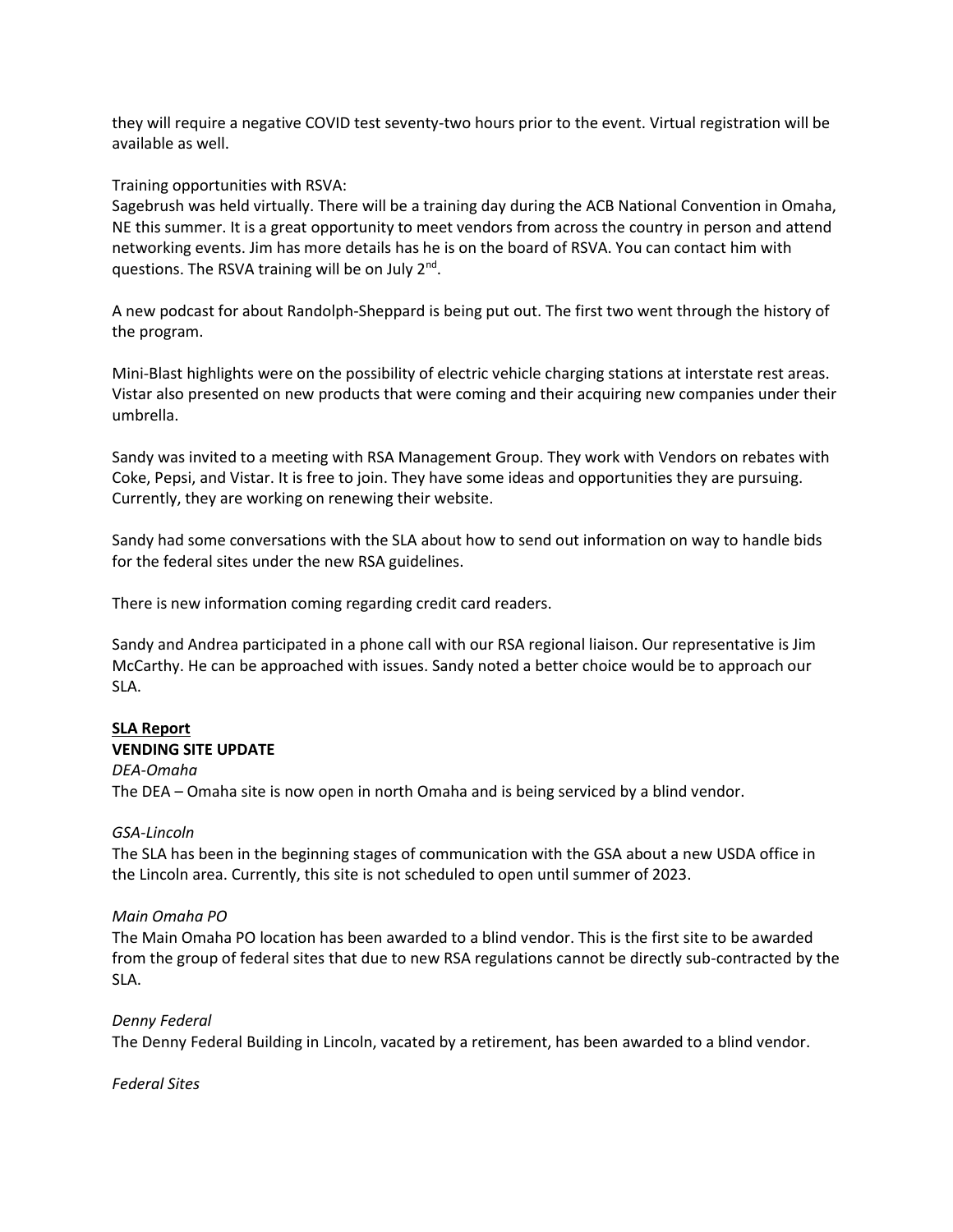There were no bids placed on the other federal sites across the state. The SLA is determining next steps but will most likely put these sites out for bid again. But the SLA still has the option to assign sites. If no blind vendors bid on these sites, NBE will have to let go of these sites.

### **4 NBE Licensee Update**

Currently, there are thirteen licensed Vendors in the NBE program.

### **Vending Site Complaints**

The only complaint that the SLA received this past quarter was due to BevMax machines not displaying prices. The SLA is working on signage to place on the machines indicating that customers need to press the selection to view the price. These will be placed on sites covered by the State Building contract; and then will be available to other vendors who wish to have them.

Operators are reminded that NCBVI holds all of the contracts with various facilities, and licensees and trainees are representing themselves, other blind vendors, and NCBVI statewide.

### **Cantaloupe**

The SLA is working on implementing the Master Agreement with Cantaloupe. Several vendor's accounts have been transferred over so far. Vendors are responsible for certain aspects of this transfer. Please be on the lookout for emails from Eric regarding steps that you, individually, need to take in order for the process to happen.

There have been some small setbacks so far, and we thank everyone for the patience.

Once all vendors are on the Master Account, the SLA will work on reassigning some credit card readers and installing readers on some machines that are still waiting on devices.

After the Master Account is set up, the SLA will also work with a few vendors on a trial of Seed Cashless Plus, the vending management software provided by Cantaloupe.

#### **New Machines**

The SLA is close to having all of the new machines installed. This process will be completed in the following weeks.

# **Looking Ahead**

The NBE program is now actively seeking a third person to join the agency. The position is posted on the State of Nebraska jobs website.

RSVA will be holding their annual meeting in conjunction with the ACB National Convention in July in Omaha. They are looking for several SLA staff members and NBE Vendors to be part of a panel on July 2<sup>nd</sup>. More information will be forthcoming, if you are interested in being part of the panel, please let Eric know.

# **Update on Profit and Loss Reports**

Everything is going well, nothing major to report.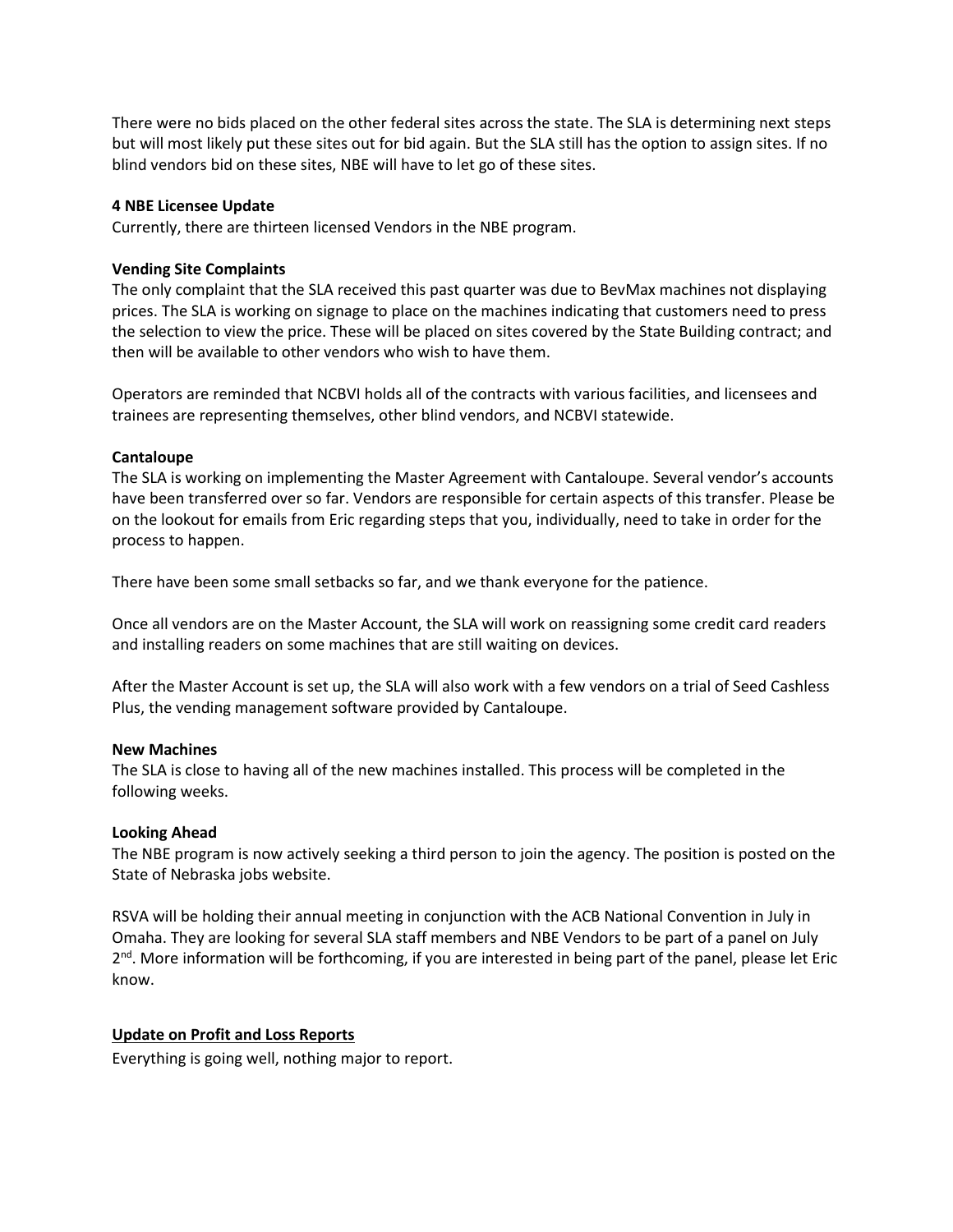#### **Report On Set-Aside & Unassigned Funds**

FFY 2021 Year End Fund Balance = \$128,948.74

Breakdown: Set Aside - \$69,140.02 Unassigned - \$65,403.08 Roads - \$-5,594.36

FFY 2022 1<sup>st</sup> Quarter ending 12/31/2021 Fund Balance = \$161,437.15

Breakdown: Set Aside - \$47,243.77 Unassigned - \$119,349.68 Roads - \$-5,156.30

#### **Risk Management > Worker's Comp. Policy Update**

Workers comp policy was audited for January and February.

After answering many questions, the SLA submitted what they hope is the final document for that group policy.

There has been no answers about the reader driver question. Responses indicated blind vendors may have to buy individual policies. SLA said no, this is not a good idea. Perhaps the blind vendors would have to cancel the group policy completely and find insurance that covers their reader drivers.

SLA requested options for if the group policy was canceled.

According to Nebraska risk management, reader drivers must have car insurance, so, that insurance covers anything while driving, so why wouldn't they be covered for all the times they weren't in the car?

Alan, who is the contact person for Risk Management is in favor of the group policy covering our reader drivers.

When the SLA made changes to the Operator Agreement, and sent it into RSA, that gave the RSA complete reign over the agreement and said BEP insurance is not an allowable expense and the SLA is not able to use match funds. As an agency they have to report set aside as match funds.

Insurance must pay it from unassigned funds.

The unassigned funds are going to be smaller once all federally contracted sites are awarded to a Blind Vendor. For now, unassigned funds have around 14 years left if the insurance policy continues to be around \$8,000.00 a year.